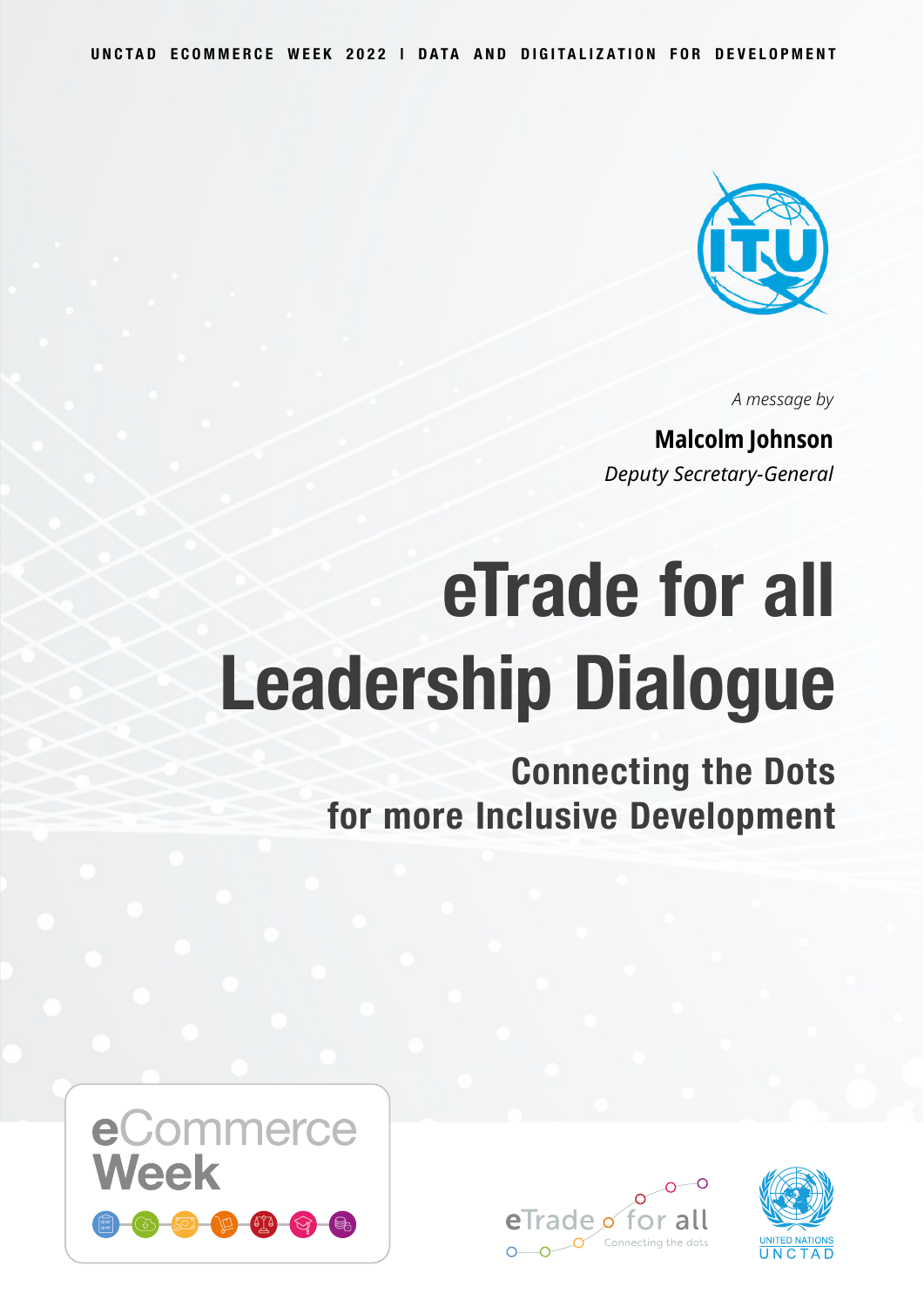# **Digitalization as the cornerstone of the recovery and tomorrow's economy**

*Despite the phenomenal challenges posed by COVID-19, the pandemic has also brought with it opportunity by accelerating the pace of digitalization. Our challenge now is to build on this momentum and harness the potential of new and emerging technologies together for an equitable, inclusive and sustainable digital future.*  **By Malcolm Johnson, ITU Deputy Secretary-General** 

As the pandemic swept the globe, governments and industry hastened to meet its many challenges, from changing network traffic patterns to shifting services online. This period saw the largest annual increase in the number of Internet users globally in a decade. To cope with the surge in Internet traffic and ensure that all communities remain connected, the International Telecommunication Union (ITU) responded swiftly with the launch of the Global Network Resiliency Platform (#REG4COVID), the first of many steps taken since by ITU to make digitalization a cornerstone of the recovery and tomorrow's economy.

As the world returns to some form of normality, we cannot risk seeing a slowdown in the pace of digitalization—not when the ability to connect remains profoundly unequal around the world, with 96 per cent of the 2.9 billion people still offline living in developing countries.<sup>i</sup>

## **Meaningful, secure connectivity**

Infrastructure is the first building block of digitalization. As the United Nations specialized agency for information and communication technologies (ICTs), ITU works with governments and partners across the industry to support essential connectivity. For example, ITU and UNICEF have launched Giga, a joint initiative to connect every school to the Internet. Progress has been steady and more than 1 million schools have already been mapped. Giga is now proposing a US\$5 billion Giga-sourced capital to accelerate critical infrastructure investments to fund connecting the remaining schools.<sup>ii</sup>

In addition to connectivity, people need the skills, training, along with local language content and affordable devices to thrive in the digital world. This 'usage gap' must be bridged via a concerted approach involving governments, industry and international organizations. Projects like ITU's Digital Transformation Centres initiative showcases this in action, working in partnership with tech conglomerate Cisco, to provide essential digital skills training to people in underserved communities.<sup>iii</sup>

With an increased proliferation of devices and push to bring services online, cybersecurity concerns are mounting. The United Nations World Summit on the Information Society entrusted ITU with leading the effort on building confidence and security in the use of ICTs long before the pandemic. ITU has been at the forefront of this crucial work ever since—from strengthening cybersecurity capacity building, to promoting child online protection, to developing international standards, including standards for secure digital finance and the associated support offered by ITU's Security Lab for Digital Financial Services.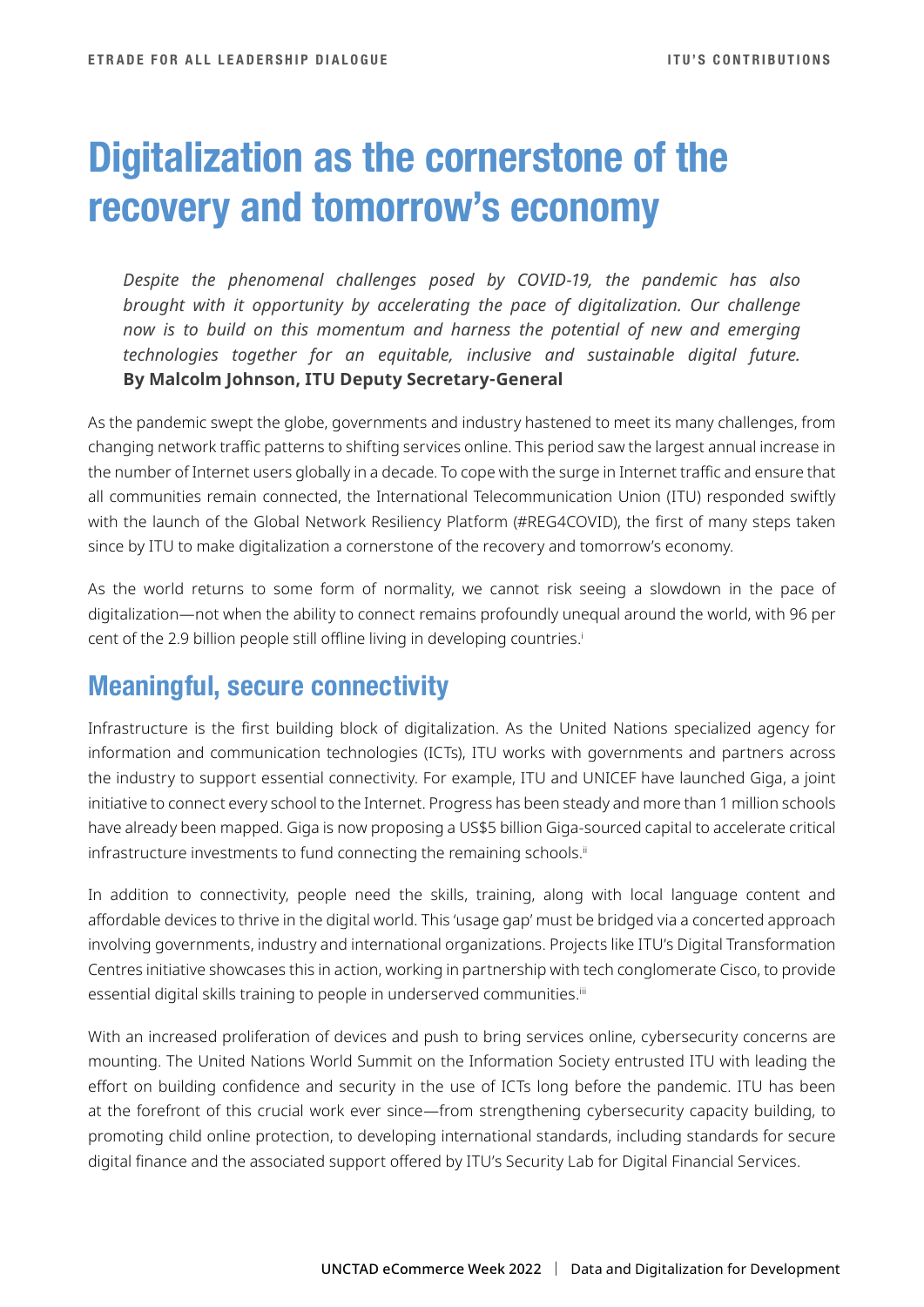### **Advancing new technologies**

Emerging digital technologies promise to transform people's lives on a scale unseen in our time. Already they are powering innovative applications in areas ranging from healthcare to education, offering great potential not only as major drivers of the global digital economy, but as important enablers for the United Nations Sustainable Development Goals (SDGs)

The development of these technologies and ITU are inseparable. For example, ITU plays a central part in the development of mobile broadband networks by both managing the radio spectrum and developing globally applicable standards for International Mobile Telecommunications (IMT). ITU Members recently approved another radio interface technology as part of ongoing standards development for 5G services,iv which will support several uses leveraging the advantages of 5G in healthcare, autonomous vehicles, smart cities, and other areas.

Fostering partnerships and collaboration on AI for sustainable development is the aim of our AI for Good initiative and its new AI for Good Neural Network,v designed to accelerate exchanges among government and industry and foster partnerships to achieve the SDGs. ITU also has a number of technical groups supporting AI's contribution to progress in areas as diverse as health, environment, agriculture, natural disaster management, and road safety.

Now more than ever, the keywords are collaboration, coordination and cooperation. In December 2021, over 400 top representatives from the public and private sectors gathered for ITU's sixth World Telecommunication Policy/ICT Forum (WTPF-21).vi They adopted a set of five non-binding 'Opinions' that affirm the need to align ICTs and rapidly evolving new and emerging technologies with global priorities for sustainable development.

#### **Smart, sustainable future**

We live in a time of enormous challenges, marked by urgent and looming crises. Climate change is one of them. ITU is well placed to work with the private sector and others to create all the necessary conditions to put the planet on a path to net zero, including by helping to reduce the growing environmental footprint of ICTs.

For example, ITU has collaborated with the Global Enabling Digital Sustainability Initiative (GeSI) and other partners to develop a new ITU standard detailing the emission-reduction trajectories needed to cut the ICT sector's greenhouse gas emissions by 45 per cent. These are the first ICT specific targets approved by the Science based target initiative, allowing ICT companies to set targets in line with the latest climate science.

With high population concentrations, cities must digitally incorporate energy, buildings and mobility to achieve a sustainable digital transformation. They need actionable data to gauge progress in key areas. The United for Smart Sustainable Cities initiative (U4SSC), supported by ITU together with another 16 UN partners, has developed a set of key performance indicators based on ITU standards that already provides over 150 cities with a practical framework to assess their progress towards the SDGs and net-zero emissions.